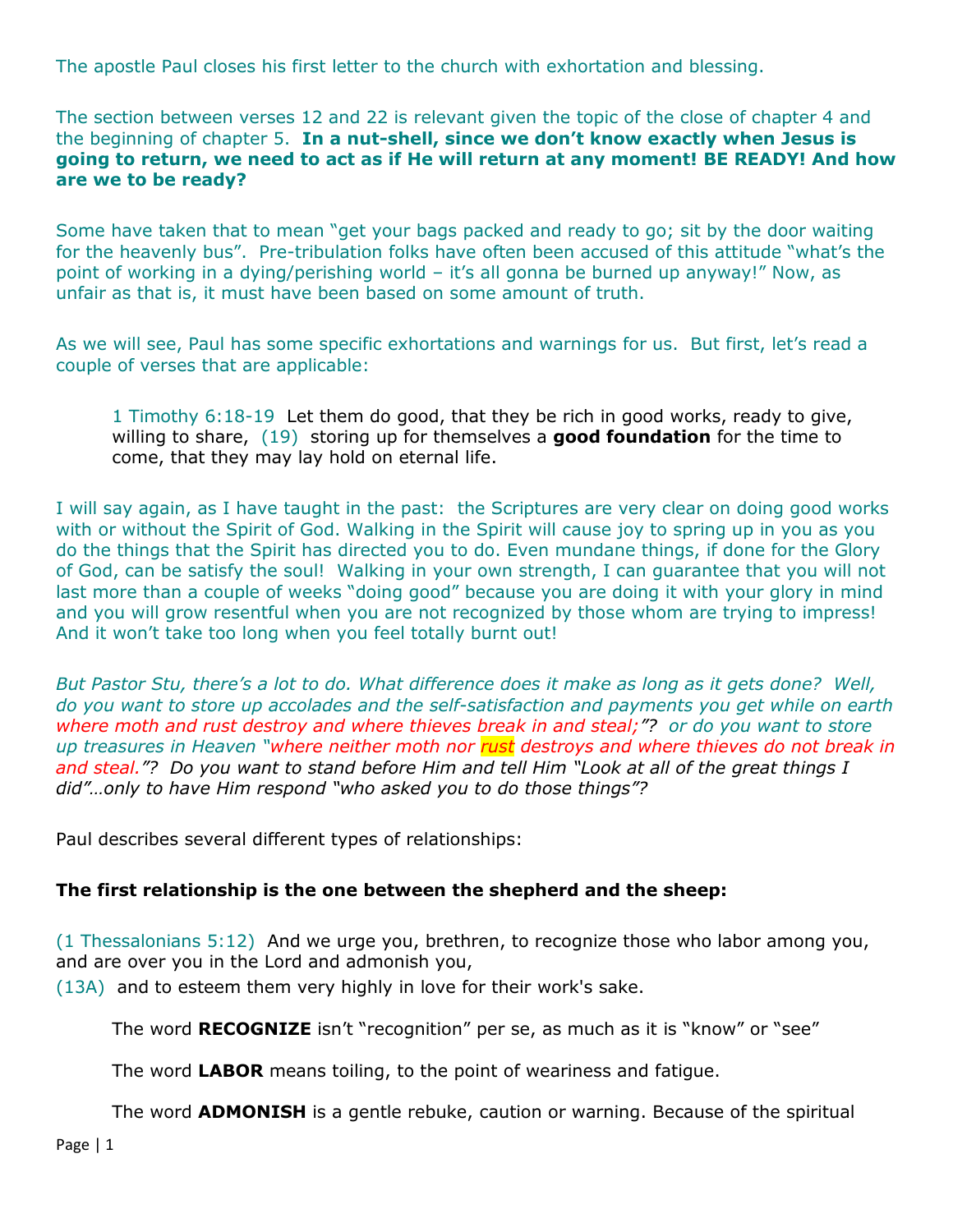authority given them by God. Certainly, not to "lord" it over you!

The word **ESTEEM** can be thought of as respect and with agape love because of the work they do on your behalf.

In the Wuest expanded translation of the Greek this would be:

"Now, we request of you, brethren, that you **recognize** those for what they are and as entitled to the **respect** due them who **work to the point of weariness** among you and who are in **authority** over you in the Lord and **admonish** you and be **esteeming** them most highly with a divine and **self-sacrificial love** because of their work.

(1 Thessalonians 5:13B) Be at peace among yourselves.

I'd like to suggest that this part of the verse is very much tied to the last 1.5 verses: Any Pastor would tell you that one of the most difficult things to handle is difficult relationships between those in the flock.

In-fighting among "cliques" and or between those who share in ministry responsibilities will wear down a Pastor faster than any single sin or doctrinal difference.

Given Paul's issues with the church at Corinth, I'm not surprised that it at the top of the list for the flock.

### **The next relationship is between the sheep in the flock:**

(1 Thessalonians 5:14) Now we exhort you, brethren, warn those who are unruly, comfort the fainthearted, uphold the weak, be patient with all.

Let's take this one at a time. But first, this is written to the church not just the Pastor:

- 1. **Warn those who are unruly**: (not necessarily by their acts, but those who have an attitude of insubordination or rebelliousness.
- 2. **Comfort the fainthearted**: it's unfortunate that the KJV has the word "feebleminded" because that's not the sense of it's usage. The Greek means "little spirited" meaning perhaps "babes in Christ or those whose faith has not "blossomed" yet.
- 3. **Uphold the weak**: care for those who are weak, either physically or spiritually (morally).
- 4. **Patient with all**: endure with strength and gentleness those who are struggling in their walks with Jesus…just as you struggled in yours!

(1 Thessalonians 5:15) See that no one renders evil for evil to anyone, but always pursue what is good both for yourselves and for all.

Luke 6:35-36 But love your enemies, do good, and lend, hoping for nothing in return; and your reward will be great, and you will be sons of the Most High. For He is kind to the unthankful and evil. (36) Therefore be merciful, just as your Father also is merciful.

Let it part of your life to pursue the good of all in the church and those outside; the Greek for the word "all" also means "whosoever" and is used in that way in John 3:16!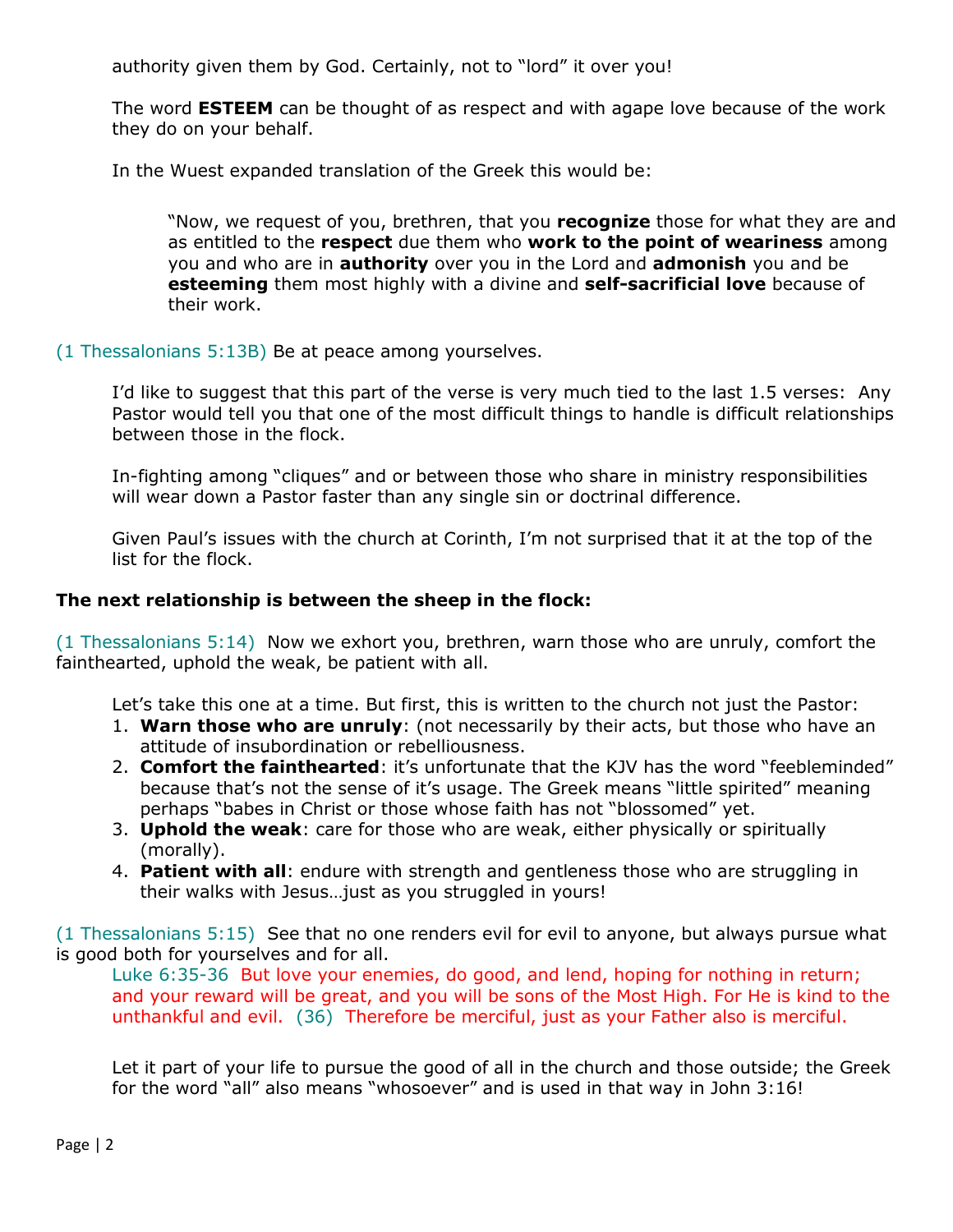# **The next 3 are for each person in the church**!

(1 Thessalonians 5:16) Rejoice always,

I think we all know that this is a MAJOR theme in both the Old and New Covenant Scriptures. 145 times in the Old and 42 in the New! And those who have read the letter to the Philippians know that it's used there the most (10 times). In the Old it appears 56 times in Psalms but I was surprised to see it used 13 times in Deuteronomy and 22 times in Isaiah!

All but one time in the Gospels, it is used by Jesus.

When do we rejoice? Not just at all times, but no matter what our circumstances are.

Colossians 1:24 I now rejoice in my sufferings for you, and fill up in my flesh what is lacking in the afflictions of Christ, for the sake of His body, which is the church,

1 Peter 4:12-13 Beloved, do not think it strange concerning the fiery trial which is to try you, as though some strange thing happened to you; (13) but rejoice to the extent that you partake of Christ's sufferings, that when His glory is revealed, you may also be glad with exceeding joy.

I read 2 related quotes by Spurgeon that I thought were relevant:

*"I am bound to mention among the curiosities of the churches, that I have known many deeply spiritual Christian people who have been afraid to rejoice . . . . Some take such a view of religion that it is to them a sacred duty to be gloomy." (Spurgeon)*

*"Turn this book over and see if there be any precept that the Lord has given you in which he has said, 'Groan in the Lord always, and again I say groan.' You may groan if you like. You have Christian liberty for that; but, at the same time, do believe that you have larger liberty to rejoice, for so it is put before you." (Spurgeon)*

Rejoicing in tribulations and sufferings is exceedingly difficult. But it shows the wisdom of the One in whom we believe: no matter what happens, keep your eyes on Jesus and your thoughts on our real home! Even at the worst of times, we ultimately have a choice as to how we think about and feel about our circumstances.

(1 Thessalonians 5:17-18) pray without ceasing, (18) **in** everything give thanks; for this is the will of God in Christ Jesus for you.

Obviously, we cannot pray without "stopping". But, how about turning our thinking around: We're not just asking, we are praising, worshipping, singing COMMUNICATING with God, and we **can** live each day in a conversation with God. This isn't out-loud all the time but your inner voice speaking to Him; I often cry out "Help" when studying or dealing with a difficult situation – this isn't a verbal thing it's an inner voice thing. Same goes for thanking Him. We are not thanking Him just for stuff but it says "in everything"…

Also note that this is actually 1 longer sentence:

1 Thessalonians 5:16-18 (16) Rejoice always, (17) pray without ceasing, (18) in everything give thanks; for this is the will of God in Christ Jesus for you.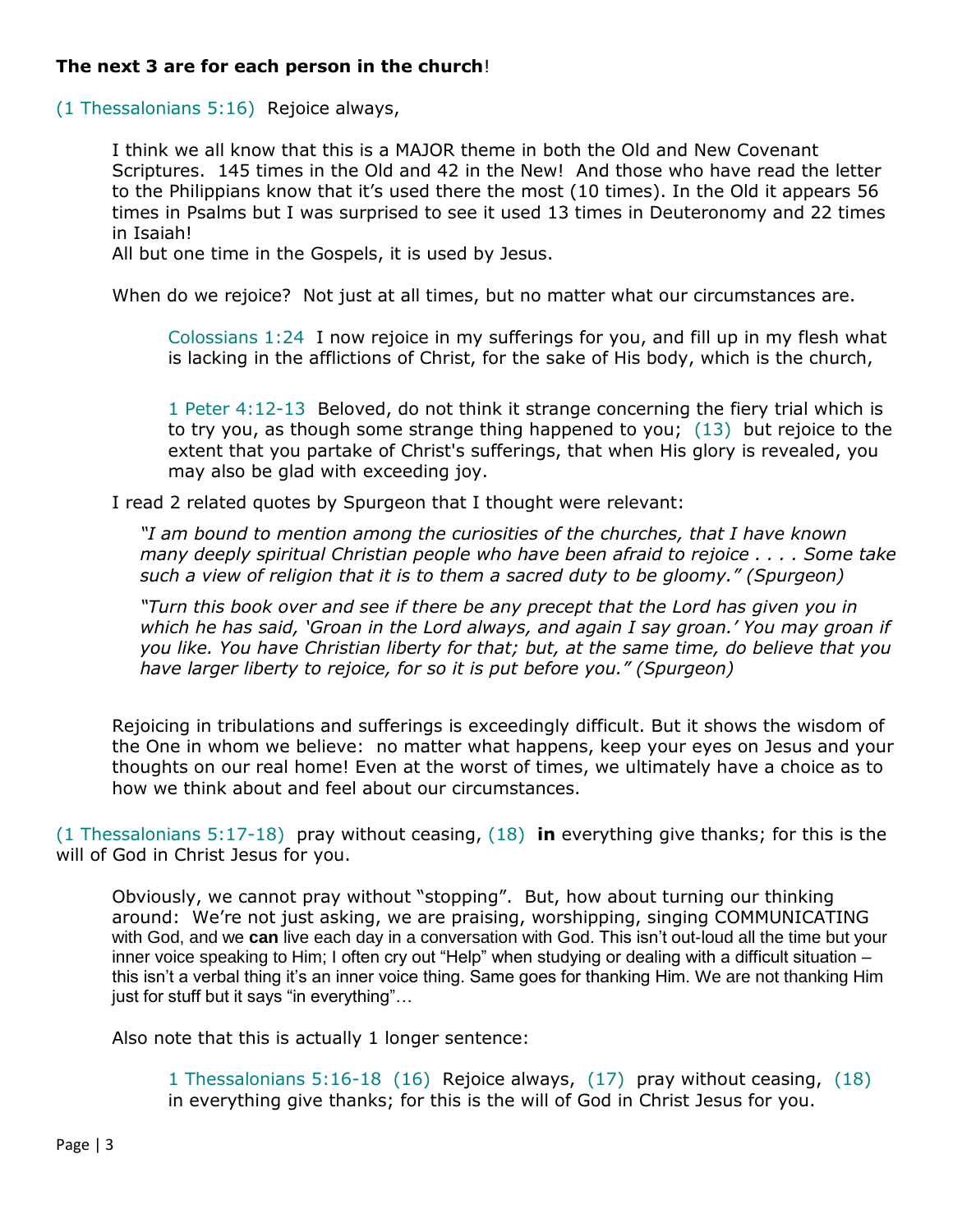Therefore, all three things: rejoicing, praying and giving thanks are the will of God for us who are in Christ Jesus!

Don't know the will of God for your life? **Start here!**

# **Next, the church in worship**:

(1 Thessalonians 5:19) Do not quench the Spirit.

Good choice of words! Don't pour water on the fire of the Spirit! How does one quench the spirit?

- 1. Adhering to traditions, oft-repeated liturgical prayers
- 2. Being negative
- 3. Being critical
- 4. Being doubtful
- 5. Being indifferent

(1 Thessalonians 5:20) Do not despise prophecies. (21) Test all things; hold fast what is good.

Some commentators declare out right that there is no need for prophesy today; that everything that needs to be said has been said! I think in terms of predictive prophesy, this might be the case, and related to the church as a whole.

But what about prophesy directed to individuals? Your thoughts?

(1 Thessalonians 5:22) Abstain from every form of evil.

The KJV says "the appearance of evil". Some believe that this may be related to the last verse about testing prophesy. But, I think it's also appropriate to think of this as how we behave:

Examples?

### **Paul ends with prayer and a request for prayer, a call for the church to be loving and appropriately affectionate and a charge to them to share his epistle with all of the churches in the area.**

(1 Thessalonians 5:23) Now may the God of peace Himself **sanctify** you completely; and may your **whole spirit, soul, and body** be preserved blameless at the coming of our Lord Jesus Christ.

This is the only place where all three facets of life are used. However, spirit and soul are sometimes used interchangeably. For our understanding, the soul is comprised of our will, emotions and our minds which is to say that you are a "sentient" being. the spirit is that part of you that is God-given so that you can commune with Him. Most believe that not only is the soul regenerated at our re-birth, but the spirit as well.

Regardless, of how one looks at it, the LORD Jesus will ensure that we are preserved blameless at his Judgement Seat. I say this because of the next verse!!!